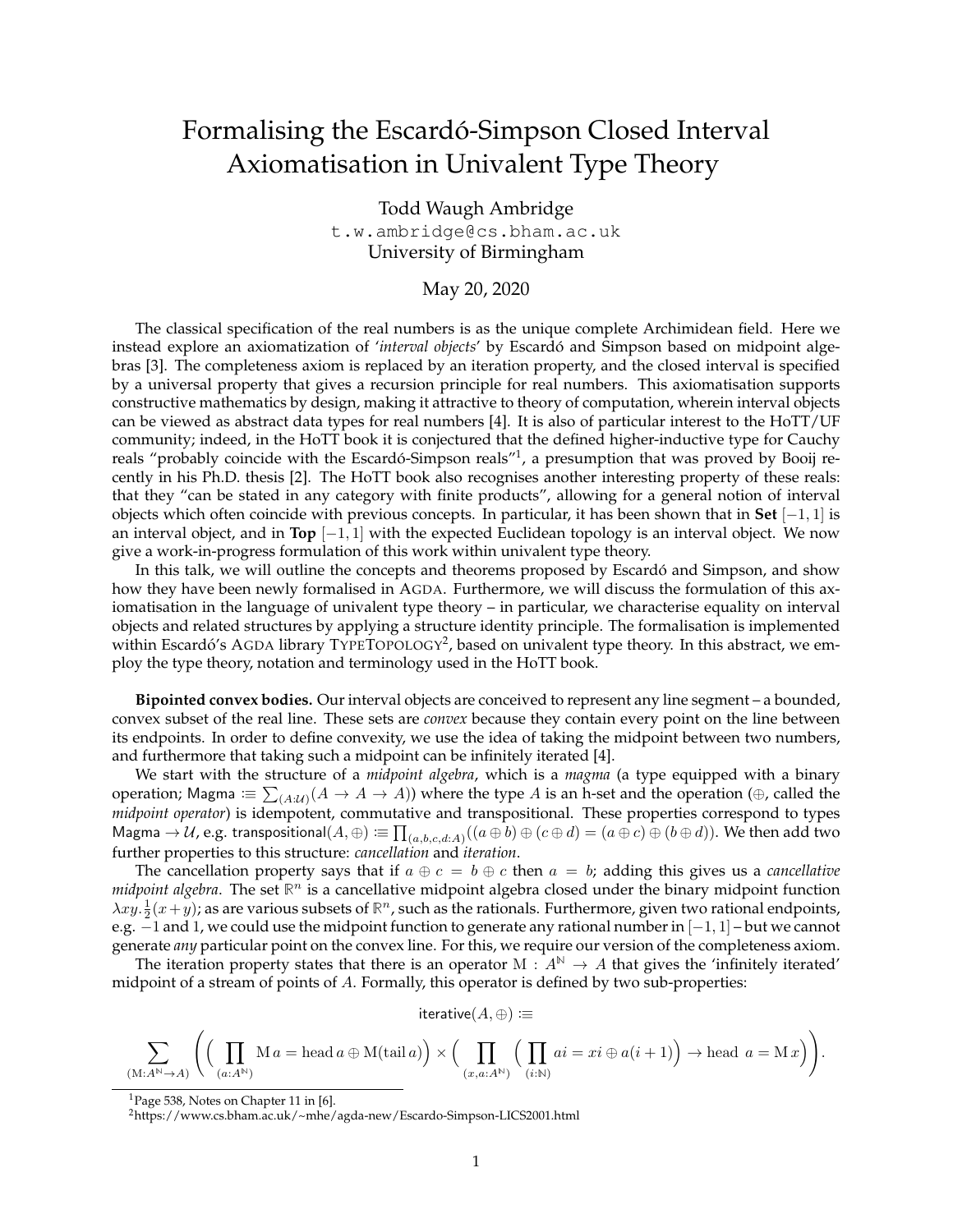The first sub-property characterises the M operator, while the second gives a computation rule for it with respect to a second stream which corresponds to the iteration on the first. From these sub-properties, we can prove the M operator satisfies (i)  $M(\lambda - x) = x$ , (ii)  $M(\lambda i \cdot M(\lambda j.xjj)) = M(\lambda i \cdot M(\lambda j.xji))$  and (iii)  $M(\lambda i.x_i \oplus yi) = M x \oplus My.$ 

Adding iteration to a cancellative midpoint algebra gives us the structure we call an *abstract convex* body. Every line segment of  $\mathbb{R}^n$  is an abstract convex body; following this fashion, a closed line segment corresponds to a *bipointed convex body* [3]:

Bi-convex-body  $\equiv \sum$  $((A,\oplus):$ Magma)  $\int$   $\int$  is-set  $A \times$  idempotent $(A, \oplus) \times$  commutative $(A, \oplus)$  $\times$  transpositional $(A,\oplus)\times$  cancellative $(A,\oplus)\times$  iterative $(A,\oplus)$  $\setminus$  $\times$  A  $\times$  A  $\setminus$ .

In our formulation, a closed and bounded line segment – called an *interval object* – on a given type A is defined as a bipointed convex body with underlying type A that satisfies the following universal property.

**Universal property for interval objects.** Given two bipointed convex bodies  $(A, \oplus_A, \text{props}_A, u, v)$  and  $(B, \oplus_B, \mathsf{props}_B, s, t)$ , a map  $f : A \to B$  is a *midpoint homomorphism* if  $f(x \oplus_A y) = f(x) \oplus_B f(y)$ . We have already seen that M is a midpoint homomorphism (further, every midpoint homomorphism is automatically an M homomorphism). The universal property that characterises interval objects states that given two interval objects there is a *unique* midpoint homomorphism  $h : A \rightarrow B$  which preserves the bipointed structure. Therefore, a given bipointed convex body is an interval object if the following type is inhabited:

is-interval-object  $(A, \oplus_A, \text{props}_A, u, v) \coloneqq$ 

$$
\prod_{((B, \oplus_B, \mathrm{props}_B, s, t): \mathrm{Bi\text{-}convex\text{-}body)}} \mathrm{is\text{-}singleton} \Big(\sum_{(h: A \to B)} \Big((hu = s) \times (hv = t) \times \prod_{(x,y:A)} (h(x \oplus_A y) = hx \oplus_B hy)\Big)\Big).
$$

The uniqueness of this map amounts to the requirement that the sigma type is a singleton. Thus, given an interval object as above, there is a unique map affine $_A: A \to A \to A$  where affine $_A(a, b)$  is defined as the unique map h of the universal property on the interval objects  $(A, \oplus_A, \text{props}_A, u, v)$  and  $(A, \oplus_A, \text{props}_A, a, b)$ . This affine map transforms a point  $x : A$  on the interval object with endpoints  $u, v$  into the relative point affine<sub>A</sub> $(a, b, x)$ : A on the interval object with the same underlying convex body, but with endpoints a, b.

**Deriving operations and properties from the axioms.** We now fix the interval object  $(\mathbb{I}, \oplus, \text{props}, -1, +1)$ where **I** is an h-set representing the closed and bounded real interval [−1, 1], with −1, +1 : **I** representing the endpoints. The term −1 ⊕ +1 : **I** clearly represents the number 0, and all other numbers in the interval can be represented by terms of  $\parallel$  iteratively generated from these endpoints by  $\oplus : \parallel \rightarrow \parallel \rightarrow \parallel$  and M :  $\mathbb{I}^{\mathbb{N}} \to \mathbb{I}$ . The universal property gives us the unique map affine $(a, b) : \mathbb{I} \to \mathbb{I} \to \mathbb{I} \to \mathbb{I}$  for any  $a, b, : \mathbb{I}$ , which transforms a representation of a point in  $[-1, 1]$  to a representation of a point in the sub-interval with endpoints represented by *a* and *b*.

The negation operator can be defined as  $neg(x) := \text{affine}(+1, -1, x)$ , which is a midpoint homomorphism satsifying  $neg(-1) = +1$  and  $neg(+1) = -1$ . From the uniqueness of affine and the fact that the composition of any two midpoint homomorphisms is a midpoint homomorphism, it can be proved that for all  $x : \mathbb{I}$ ,  $neg(neg(x)) = x$ . The multiplication operator is defined as mul(x, y)  $\equiv$  affine(neg(x), x, y); commutativity and associtativity are again formalised using the uniqueness of affine. We can even define (medial) power series using the M operator. The fact that these operations and properties are derived from the axioms, rather than axioms themselves, highlights the conciseness of our approach.

Of course, as we are working in a closed and bounded interval, we cannot define addition. However, by adding a single extra axiom, we can define truncated addition and subtraction, as well as operators for maximum, minimum and absolute value [4]. This axiom is the assumption of a function double :  $\mathbb{I} \to \mathbb{I}$ which performs a truncated doubling of a term in the interval object. From this, for example, truncated addition and subtraction can be defined as  $x +_1 y =$  double( $x \oplus y$ ) and  $x -_1 y =$  double( $x \oplus$ neg(y)), respectively.

**A note on our type theory.** The axiomatisation presented thus far can be implemented within plain dependent type theory, except that the proof M satisfies property (ii) invokes function extensionality. However, we use the concepts of univalent mathematics such as h-sets and contractibility throughout. Overleaf, we introduce the structure identity principle for interval objects, which utilises the univalence axiom.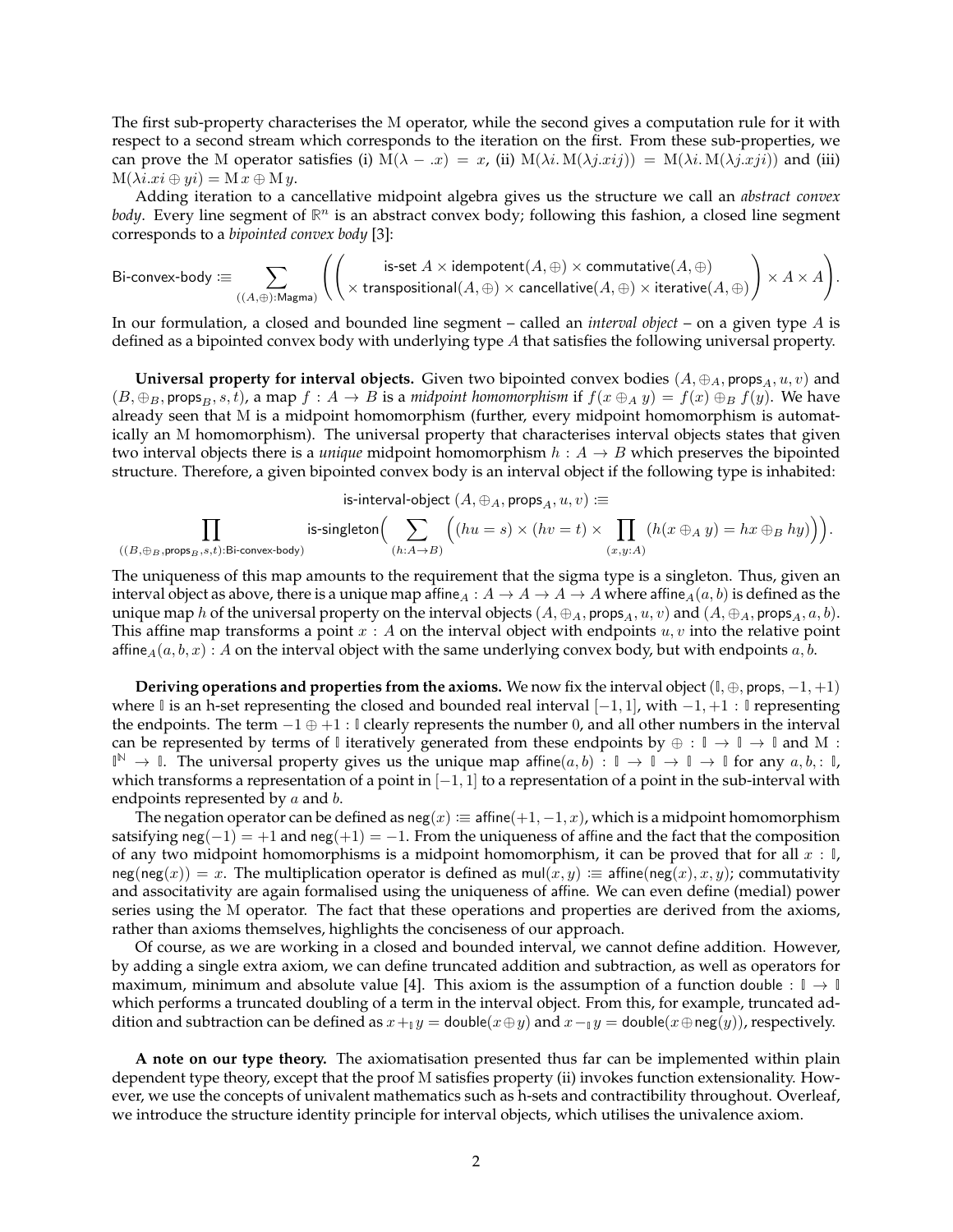**Structure identity principle.** The structure identity principle is described in the HoTT book as "an informal principle that expresses that isomorphic structures are identical" [6]. The univalence axiom gives this principle for general types with no additional structure by stating that all type universes are *univalent* (i.e. for all types A, B, the canonical map id-to-equiv  $A B : (A = B) \rightarrow (A \simeq B)$  is an equivalence).

is-equiv 
$$
f := (\sum_{(g:B \to A)} (\prod_{(a:A)} g(fa) = a)) \times (\sum_{(h:B \to A)} (\prod_{(b:B)} f(hb) = b))
$$
  
\n $A \simeq B := \sum_{(f:A \to B)} (\text{is-equiv } f)$   
\nis-univalent  $U := \prod_{(A,B:M)} (\text{is-equiv } (\text{id-to-equiv } A \ B)))$ 

Thus, univalence characterises equality by equivalence for general types, i.e.  $(A = B) \simeq (A \simeq B)$ . The structure identity principle characterises equality by a notion of equivalence for types  $\Sigma S \,\equiv\, \sum_{(A:\mathcal{U})} S$ specified by a structure  $S: U \to V$ . For example, the specification of a Magma is  $S_{\text{Magma}} \equiv A \to A \to A$ .

There are several structure identity principles in the literature [6] [5] [1]. It is convenient for our purposes to use [5], which is already implemented within  $T$ YPE $T$ OPOLOGY<sup>3</sup>. In this setting, equality is characterised using a general theorem for a *standard notion of structure* (SNS). Therefore, for a given structure ΣS, a characterisation of equality is derived immediately by constructing an SNS. An SNS for type universes  $U, V, W$ is a sigma type consisting of:

- A structure specification  $S: \mathcal{U} \to \mathcal{V}$ .
- A map of homomorphisms,  $\iota : \prod_{((A,s),(B,t):\Sigma S)} ((A \simeq B) \to W)$ .
- A proof the identity equivalence gives a homomorphism  $\rho : \prod_{((A,s):\Sigma S)} (\iota(A,s) (A,s)$  (id-to-equiv  $A A)$ ).
- A proof that, given  $A: U$  and  $s, t: SA$ , the canonical map  $\theta: (s = t) \to (\iota(A, s) (A, t))$  (id-to-equiv  $A A)$ ) defined  $\theta$  (*refl* s)  $\equiv \rho(A, s)$  is an equivalence.

Given any  $(S, \iota, \rho, \theta)$  : SNS, we define the type of structural equivalences for the type  $\Sigma S$  using  $\iota$  :

$$
(A, s) \simeq_{(S, \iota, \rho, \theta)} (B, t) \coloneqq \sum_{(f: A \to B)} \sum_{(i: \text{is-equiv} f)} (\iota(A, s)(B, t) i).
$$

The following general theorem can then be applied for any structure with an SNS in order to characterise equality on that structure by the above notion of equivalence:

$$
\text{characterization-of} =: \prod_{\left(\left(S,\iota,\rho,\theta\right): \text{SNS} \right)} \prod_{\left(A,B:\Sigma S\right)} \left( \left(A=B\right) \simeq \left(A \simeq_{\left(S,\iota,\rho,\theta\right)} B\right) \right)
$$

We apply the above structure identity principle to get a characterisation of equality for midpoint algebras, convex bodies and interval objects *relative to a given universe*. A bipointed convex body with underlying type A : U is an interval object *relative to a given universe* V if, given any bipointed convex body with underlying type  $B : V$ , there exists a unique midpoint homomorphism  $h : A \rightarrow B$  that preserves the bipointed structure. (The universal property of interval objects states that a bipointed convex body is an interval object if it is an interval object *relative to any universe* V.)

For interval objects in universe U *relative to a given universe* V, the structure specification  $S_{\text{int-obj}}$  is that of a bipointed convex body (given on previous page). We then define the map of homomorphisms as expected: they are those midpoint homomorphisms that preserve the bipointed structure of the two convex bodies:

$$
\iota_{\text{int-obj}}\left(A,\oplus_A,\text{props}_A,u,v\right)\left(B,\oplus_B,\text{props}_B,s,t\right)\left(f,i\right)\coloneqq\Big(\prod_{(x,y:A)}\left(f(x\oplus_A y)=fx\oplus_B fy\right)\Big)\times\Bigg(\begin{array}{c}\left(fu=s\right)\\ \times\left(fv=t\right)\end{array}\Bigg).
$$

Constructing the terms  $\rho_{\text{int-obj}}$  and  $\theta_{\text{int-obj}}$  completes the SNS. The general theorem is then applied to achieve a characterisation of equality on interval objects. Finally, we can show that two interval objects in the same universe are equivalent by the above definition and, thus, are identical.

We have formalised this characterisation of equality for midpoint algebras, convex bodies and interval objects in AGDA<sup>4</sup>.

<sup>3</sup>https://www.cs.bham.ac.uk/~mhe/agda-new/UF-SIP.html

<sup>4</sup>https://www.cs.bham.ac.uk/~mhe/agda-new/UF-SIP-IntervalObject.html